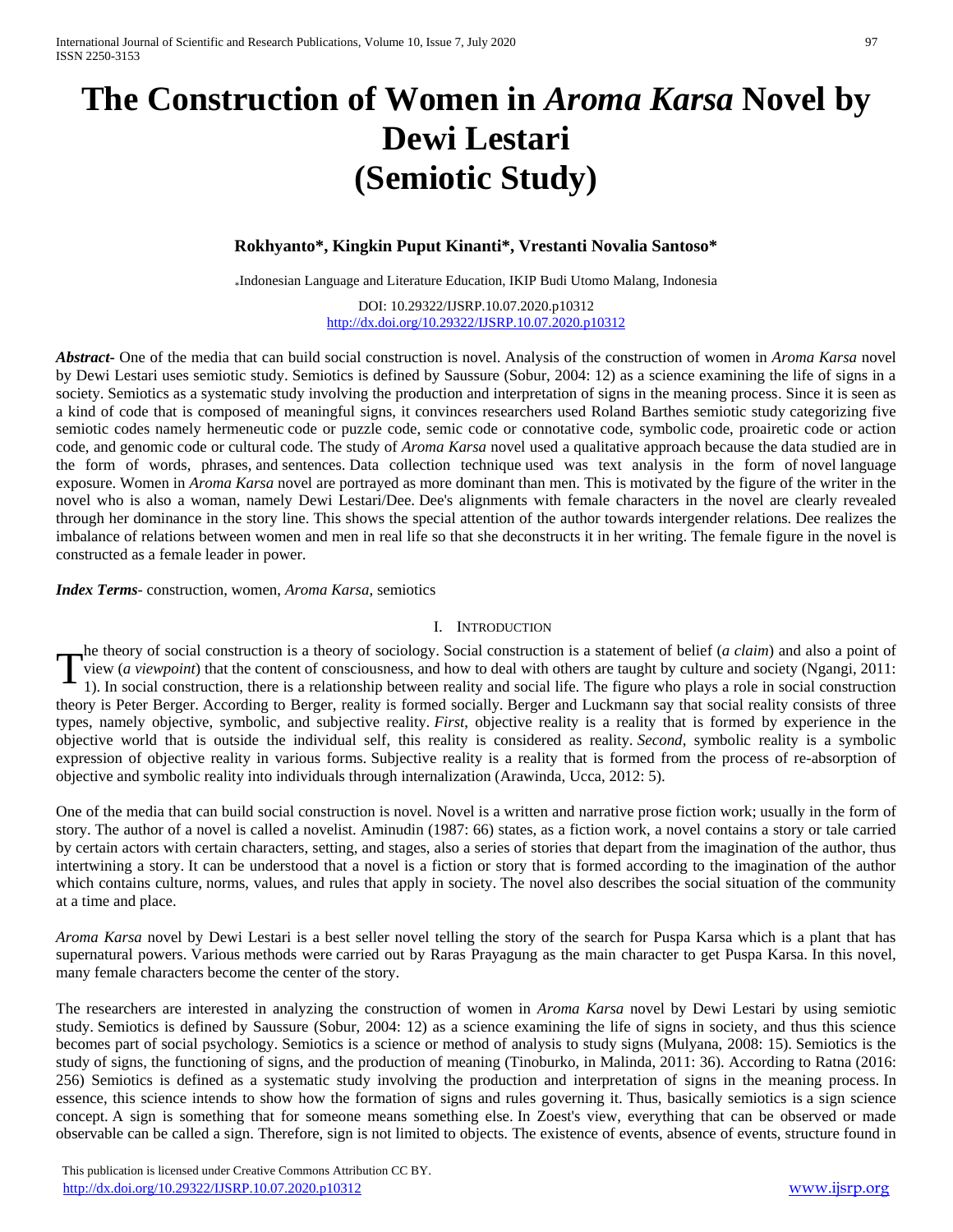something, habit of all these can be called signs (Tinoburko, in Malinda, 2011: 36). The sign object according to Peirce is not only a systematic language and communication system but the entire contents of the world as far as related to the human mind so that humans can establish relationships with their surroundings. Although Peirce included the entire contents of the world as a sign, he did not deny that language is the most basic sign system. While others such as gestures, thought forms, forms and ways of clothing, ways of speaking: high and low tones, human creative works, how to look at an object, selection and rejection, etc., are seen as a kind of code that is composed of signs meaningful signs that are communicated based on relationships.

Roland Barthes categorizes five codes in semiotics, namely hermeneutic or puzzle code that revolve around the reader's expectations to get the truth to questions that appear in the text, semic or connotative code, symbolic code, proairetic or action code, and genomic or cultural code. This study describes the construction of women in *Aroma Karsa* novel analyzed by Roland Barthes's semiotic study.

#### II. METHODS

This research uses a qualitative approach. The study of *Aroma Karsa novel* used a qualitative approach because the data collected and examined are in the form of words, phrases, sentences in the novel. This data research are in the form of words, phrases, sentences, and dialogue of the characters *Aroma Karsa* novel, such data were obtained by reading carefully, meticulously, and repeatedly so that the researchers got what they wanted in their study. The data source in this study is the novel's text entitled *Aroma Karsa* written by Dee Lestari. The identity of the data source are: the novel's title is *Aroma Karsa*, the author is Dee Lestari, the page number is 702, the publisher is PT Bentang Pustaka Sleman, Yogyakarta, and the first print was on March, 2018.

The data collection technique in this study was text analysis in the form of language exposure in the novel. This textual technique was used to collect research data in the form of literary works by (1) the researcher red carefully the research data source, (2) the researcher identified the absurd event units of each paragraph, (3) the researcher put a code on the language exposure contained in *Aroma Karsa* novel by Dee Lestari. In this study the data collected were data having a relationship with the analysis being studied, namely natural, current, and original data in *Aroma Karsa* novel. In the data collection, the researcher played active roles and could not be represented. In this case the researchers were also the data collection tools and even the key instruments. The data analysis in this study used the method of interpreting data. The method of interpreting this data is was translated into: (1) targeted objectives, (2) procedures, (3) roles of other element relationships, (4) roles of data unity, (5) and steps of interpreting the data with the analysis method of the absurdity of the characters. The data presentation was done informally by using words that are easily understood.

#### III. RESULT AND DISCUSSION

#### **Novel Synopsis**

This novel tells about the search for Puspa Karsa, which is nothing but a legendary plant only considered as a fairy tale, in fact it is actually hidden in a secret place. Starting from Raras Prayagung's obsession to hunt Puspa Karsa, a magic flower able to control willing and can only be detected through its scent. The core theme of the novel is about scent and smell. This led to several figures with a high sense of smell to compete with one another in searching for Puspa Karsa, such as Jati Wesi and Tanaya Suma.

The second meeting do not start well. Tanaya Suma, the eldest son of Raras Prayagung considers Jati Wesi to be full of negative views. During the time with the intensity of frequent meetings, it grows the love between Jati Wesi and Tanaya. The expedition continues until various mysteries begin to unfold, including the true figure of *Aroma Karsa*.

## **The Women in** *Aroma Karsa* **Novel by Dewi Lestari**

#### **1. Janirah – Court Retainer - Female Thief**

**Janirah** is a court retainer who has lived for 300 years living in a palace for generations. She lives rather freely in and out of the Yogyakarta palace. With a 'less grateful what given by others' soul, Janirah tries to pry the cupboard and takes the contents in the cupboard.

By using her two flagship tools, Janirah manages to break through the mysterious cupboard. There are various abysmally goods in it. One that draws her attention. An iron box as big as a shoe box. Dull and simple. Far from the sparkling shadows of treasure chests in his fantasy. The box, somehow, is like wailing to be opened (p.7).

Janirah is described as someone who wants to learn. This can be seen when she tries to read the papyrus pages she found.

.... With a strong desire, Janirah then secretly watches a private teacher who was brought in to teach noble children in the palace. From a distance Janirah joins in practicing writing, reading, and arithmetic (p.8).

After four months Janirah has able to read the *Hanacaraka* script series with an oil lamp. After few years and Janirah has begun to mature, she leaves the palace and does not want to be a court retainer and wants to open an herbal medicine and scrub business for women. The business has rapidly advanced in Yogyakarta, so Janirah moves to Sentul, South Jakarta.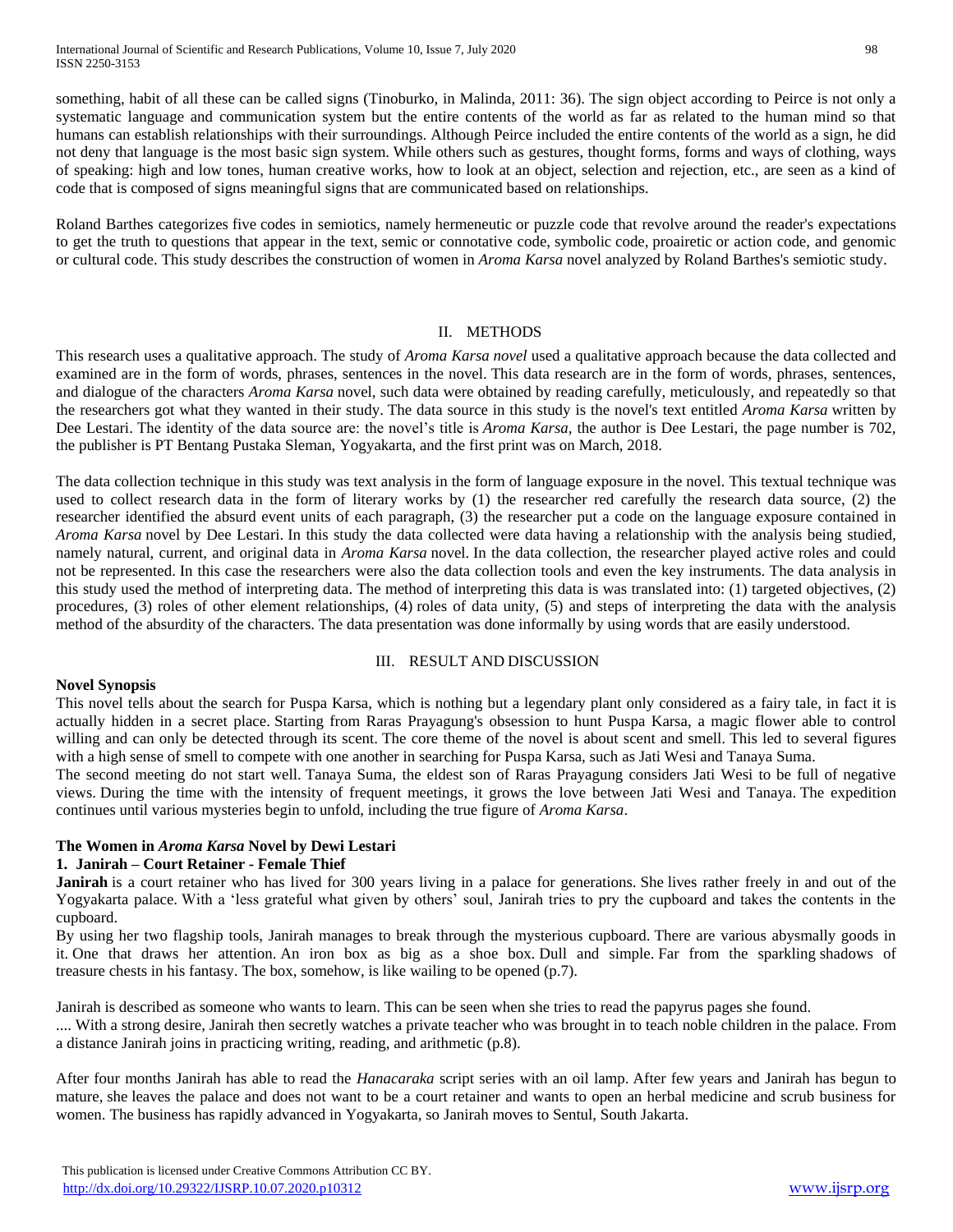At that time Ibu Janirah has been married, but Janirah's husband lives in abundant wealth and squanders company assets until he is sick to death

## **2. Raras-Billionaire-Woman in wheelchair**

Raras is the central figure in this novel. She is Janirah's granddaughter and successor. Raras has an ambitious nature. Raras curiosity is very high, so she trisd to find the existence of Puspa Karsa. Raras is also a warrior figure. This can be seen from her efforts to carry out an expedition looking for Puspa Karsa. Raras is also a smart and successful businesswoman. Her wealth is abundant. Her ambitious spirit has made her a successful businesswoman who can bring her cosmetics company from adversity.

## **3. Puspa Karsa-Myth and Mysterious Figure**

Puspa Karsa is a respected sacred figure. Is is a magical figure and tangible secret. In every story, Puspa Karsa is always portrayed as a figure of secret nature and magical power. Supposedly, there is no power in the world can match the power of Puspa Karsa. Even in each appearance, the power from Puspa Karsa itself is able to change the order of the archipelago. In addition, Puspa Karsa is also described as a figure that can only be found by selected people who are able to detect his/her body's scent.

#### **4. Tayana Suma**

Tanaya Suma is another important figure, she is a child of Raras Prayagung. Since childhood, Suma always lives with wealth. She is also talented in dealing with several obstacles in her company. Suma also has a strong smell instinct besides Jati. In contrast, unlike Jati who had never been sick, since childhood Suma had often been sick and weak. Suma is easily offended, her character is curt, ignorant, arrogant, but she also has her own good side.

## **The Construction of Women in** *Aroma Karsa* **Novel by Dewi Lestari**

The women in *Aroma Karsa* novel are portrayed as more dominant than men. This is motivated by the figure of the writer in this novel who is also a smart woman, Dewi Lestari. Dee Lestari's alignments with the female characters in the *Aroma Karsa* novel are clearly revealed through their dominance in the story line. Male figures, except for Jati Wesi, are imaged as having many weaknesses and comply to the rules made by female figures. This shows the author's special attention to this intergender relationship. It seems that Dee Lestari is aware of the imbalance of relations between women and men in real life, so she deconstructs it in her writings. Gender construction can be created and socialized through media, one of which is novel. In the view of feminism, there are fundamental differences between sex and gender. Gender can be constructed by humans so that their position can change. Priyatna (2018) outlines Moi's statement in his essay *Feminist, Female, and Feminine* (1991) states that femininity is a set of characteristics that are culturally defined, feminism is a political position, while femaleness 'readiness' is a biological thing. Thus, all biological facts (menstruation, pregnancy, childbirth, and breastfeeding) are "destiny" which is more or less irreversible. Furthermore, femininity and gender are socio-cultural constructions attributed to women. Because social construction is created by humans, femininity and gender are liquid, not steady, and can change. Something that is considered 'feminine' depends on who defines it, where these people are, and what have influenced their lives.

The women in *Aroma Karsa* novel are constructed as women in power. Raras as the main character is depicted as a dominant figure whose position influences men's actions. Even though she is married, Raras' power does not change. In line with the results of research by Kartika, (2019) which states that the activeness of women in the public sphere is more taken into account than its role in the domestic sphere. Thus, marriage does not become a barrier to the growth of women in public spaces.

## IV. CONCLUSION

The women in the Aroma Karsa Novel are portrayed as more dominant than men. This is also motivated by the figure of the writer in this novel who is also a smart woman Dewi Lestari. Dee Lestari's alignments with the female characters in the novel Aroma Karsa are clearly revealed through their dominance in the story line. The women in Aroma Karsa novel are constructed as women in power.

#### **REFERENCES**

- 1) Alex Sobur. 2003. *General Psychology*. Bandung: Pustaka Setia.
- 2) Alex Sobur. 2009. *Semiotics of Communication*. Bandung: Remaja Rosdakarya.
- 3) Alex Sobur. 2009. *Media Text Analysis*. Bandung: Remaja Rosdakarya.
- 4) Nurgiyantoro, Burhan. 2007. *Theory of Fiction Study*. Yogyakarta: Gajah Mada University
- 5) Lexy J Moleong, Lexy J. 2004. *Qualitative Research Methodology*. Bandung: Remaja Rosdakarya.
- 6) Lestari, Dee. 2018. *Aroma Karsa*. Jakarta: Bentang Pustaka.
- 7) Jabrohim et al. 2000. *Literature Research Methodology*. Yogyakarta: Hanindita Graha Widia.

 This publication is licensed under Creative Commons Attribution CC BY. <http://dx.doi.org/10.29322/IJSRP.10.07.2020.p10312> [www.ijsrp.org](http://ijsrp.org/)